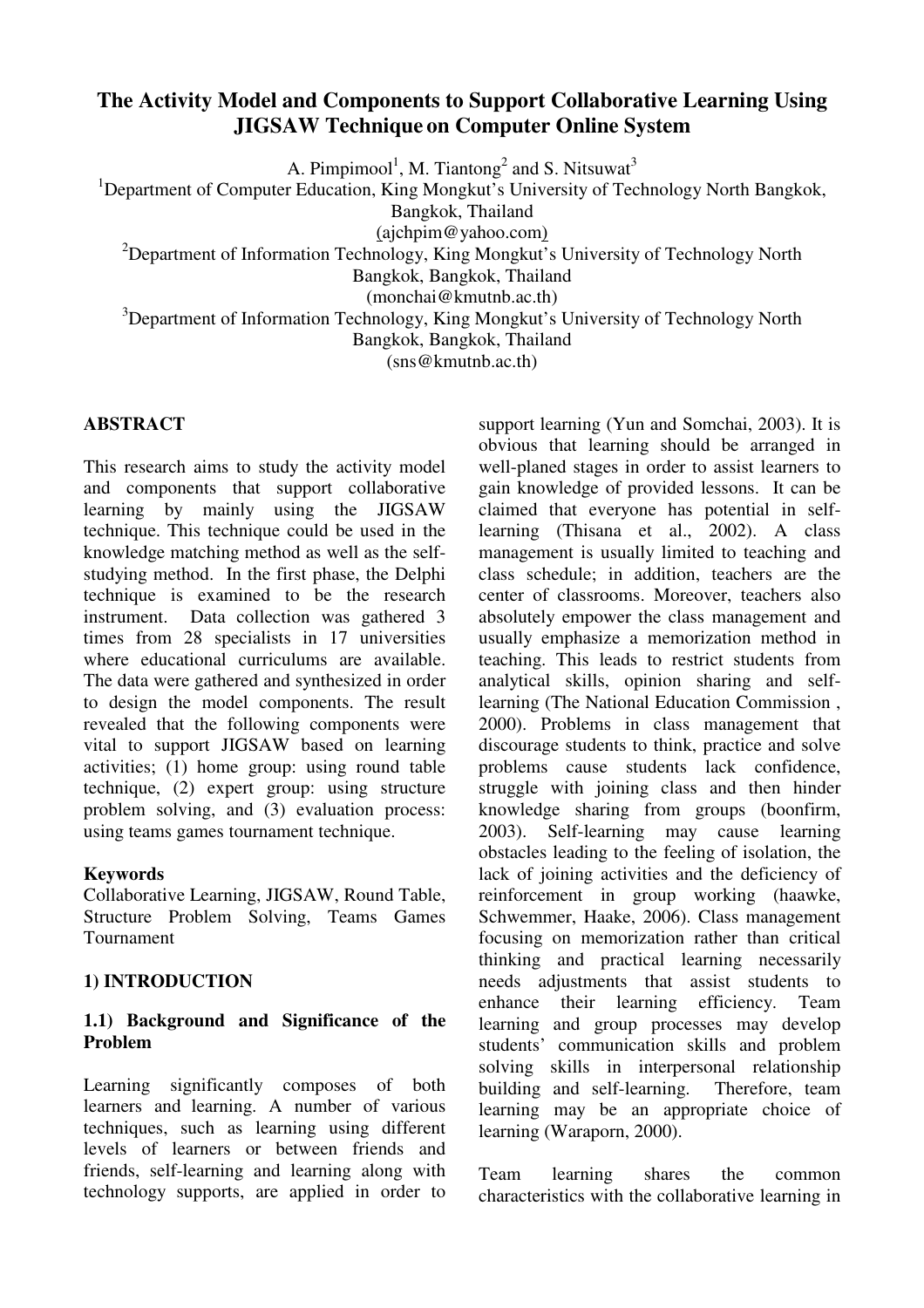the sense that learners are divided into groups or small teams then working in collaboration for achieving ultimate goals (Slavin 1987; Ref to Waraporn, 2002). The degree of learning success depends on not only learners but also collaborative learning skills which improve students' behavior and attitudes toward study achievement (McManus, 1997). Activities encouraging students in classroom participation aim at improving the critical thinking skills, self-knowledge-building skills and teamwork skills of students (Thitiporn, 2004).

Teachers play an important role in forming preferable graduates. This forces the teachers to change their role from knowledge providers to be learning supports in order to assist students in maximize their potentials. (Chalerm, n.d.). Although a number of collaborative learning methods is applied in classroom teaching, a well-known and highly accepted technique is an activity management that includes jigsaw concepts into group activities (Narin, 1999). Jigsaw technique, developed by Elliot Aronson, affects students to have an attraction for learning contents and enhancing perception skills (Turk, Brineand, Kanev, 2006). Moreover, jigsaw technique, which is a greatly efficient teaching method, consists of challenging problems, participating student, and sharing their own opinions and ideas (Maritland, Latourelle, Valenti and Bookman, 2001). Jigsaw technique immensely emphasizing fundamental interactions among students provides advantages of student independence, group learning and multiple levels of learning (Kanokporn, 1997). In addition, the jigsaw technique encourages students to efficiently work in collaboration, to improve teamwork skills in problem solving. Furthermore, it also promotes students' selfresponsibility and group responsibility leading to knowledge sharing among students with different level of learning abilities. Using the jigsaw technique, all students have a chance to take turns to be a leader along with learning social skills (Suwit and Orathai, 2002).

An objective of higher education is to build student intelligence. After processes of knowledge exploration, thoroughly understanding in theory and practical

knowledge including working attitudes, students will be formed themselves to be wisdom concentration (Paitoon, n.d.). At the present, called the information age, tremendous data and information are readily available for student to investigate and explore. It can be seen that education currently is not restricted into a classroom and also teachers are not only main information providers. Consequently, students play the most important role in learning processes (Anan, n.d.). The use of information technology becomes an essential component in operating a number of systems as so to the educational systems which have taken information technologies to improve processes (Yun and Somchai, 2003).

For example, the Internet which is a supremely efficient worldwide computer networks has been extensively applied in learning and teaching methods (Waraporn, 2002). The Internet also gives opportunities to students to interact with teachers and fellows for the purpose of learning at any time and any places. Appointment arrangements, discussions via distant conferencing and video conferencing are excellent examples of the Internet used in educational systems. Students are able to learn contents and participate at their own available time through email, bulletin board systems and Listserv which support interactions between a student and a student, between a student and a group and between a group and a group (Woranut, 2001). Computer Supported Collaborative Learning (CSCL) is a use of technologies for supporting several students to simultaneously learn along with facilitating students in group communication, information exchange, collaborative working via computer networks (Hsiao 1996: 1 ref to Wittaya, 2006). Accordingly, it can be claimed that online collaborative learning is the most popular learning method (Kao, Feng, Kuo: 2006).

As mentioned above, the researchers are interested in studying and congregating experts' opinions in relation to the learning management that supports collaborative learning mainly using Jigsaw technique via online computer networks. The Delphi technique is examined to be a research instrument for aggregating data from 28 educational experts working in 17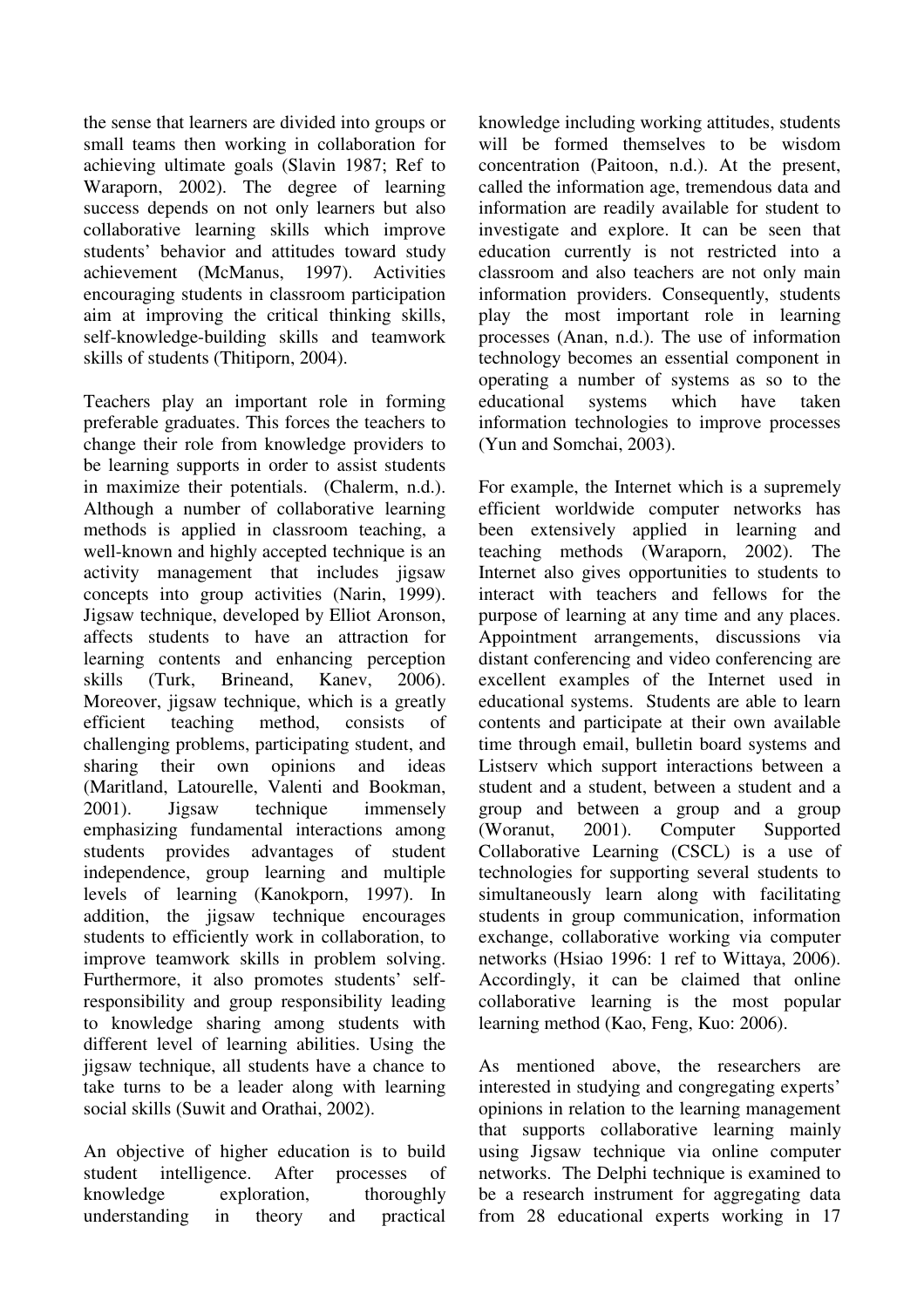universities in order to extract experts' points of view. The result of this research may yield the framework for developing appropriate learning activities.

## **1.2) Objectives of the Research**

The followings are objectives of the research

*1.2.1 In order to analyze a model of learning activities that support collaborative learning by mainly using Jigsaw technique through an online computer system along with Delphi technique with educational experts.* 

*1.2.2 In order to synthesize a model of learning activities that support collaborative learning by mainly using Jigsaw technique through an online computer system.* 

#### **1.3) Scope of the Research**

The scope of this research will be described below:

*1.3.1) This research applies Delphi Technique to collect points of view from 28 educational experts among 17 participating universities in order to study an activity model supporting collaborative learning by using Jigsaw technique via an online computer system.* 

*1.3.2) The main point of this research focuses on activities supporting Jigsaw technique in the Home Group and the Expert Group in conjunction with the team tournament technique.* 

#### **2) RESEARCH METHODS**

#### **2.1) Population and Sample**

Research population is a group of educational experts who have experience not less than five years in government universities where Education and Educational Science degrees are available. The population can be classified into three groups which are 1) experts in activities supporting collaborative learning, 2) experts in Jigsaw technique and 3) experts in online teaching systems. The population containing 28

educational experts is specifically selected from 17 public universities.

#### **2.2) Methods and Materials of the Research**

Methods and materials used in this research are

*2.2.1) five informal interviews for collecting ideas regarding Jigsaw technique* 

*2.2.2) a design of learning activity by creating questionnaires to aggregate the points of view from 28 educational experts working in 17 public universities. With the use of Delphi technique, the data collection was arranged in three phases.* 

Firstly, open-ended questionnaires were sent to the population to encourage experts to extremely express their own opinions with regard to Jigsaw technique and collaborative learning supporting the effective Jigsaw technique. At this phase, the experts suggested totally 28 collaborative learning techniques and five competitive techniques.

Secondly, the synthesized data from the first phase demonstrated that Jigsaw technique can be categorized into two groups which are the home group and the expert group. Additionally, the selected research instrument is the questionnaire estimation ratio with Likert fivelevel data collection. As a result, data obtained from the first phase were synthesized to form the questionnaire for experts to pinpoint each issue (shown in Figure 1).

| Use of collaborative<br>learning integrated | Home<br>Group |  |  | Expert<br>Group |  |  |  |  |  |
|---------------------------------------------|---------------|--|--|-----------------|--|--|--|--|--|
| with Jigsaw                                 |               |  |  |                 |  |  |  |  |  |
| 1. Round Robin                              |               |  |  |                 |  |  |  |  |  |
| 2. Round Table                              |               |  |  |                 |  |  |  |  |  |
| 3. Send A Problem                           |               |  |  |                 |  |  |  |  |  |
|                                             |               |  |  |                 |  |  |  |  |  |
| 28. Brainstorm                              |               |  |  |                 |  |  |  |  |  |

*Figure 1: Questionnaire Estimation Ratio* 

Thirdly, the questionnaire was similar to the one used in the previous phase. However, median, interquartile range  $(\overrightarrow{IR})$  and answers from each expert were included. Then, the newly created questionnaire sent back to each expert in order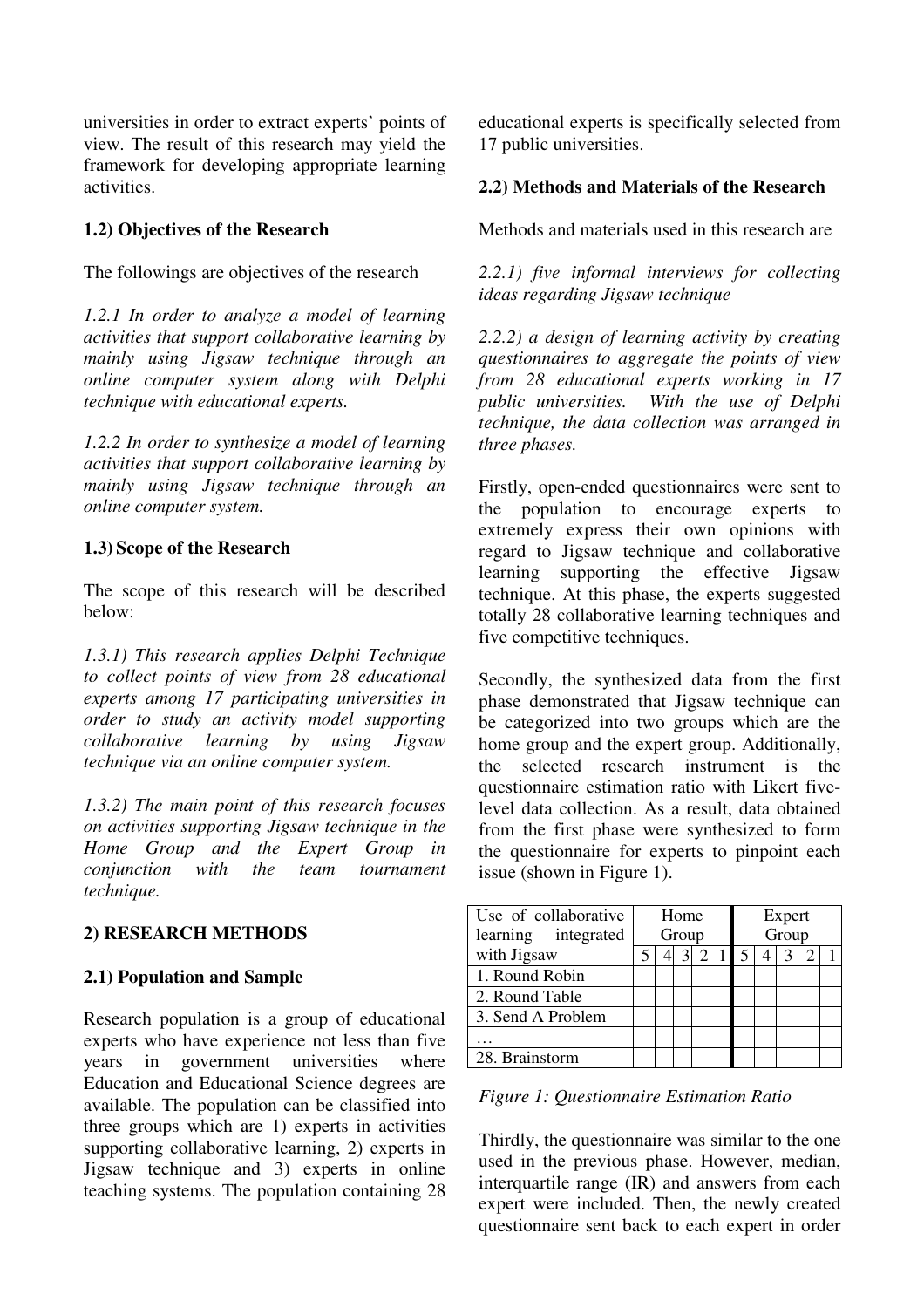to obtain confirmations and validations (shown in Figure 2).

|                                                                                     | Home Group                                                                                |                      |
|-------------------------------------------------------------------------------------|-------------------------------------------------------------------------------------------|----------------------|
| Collaborative<br>learning<br>using<br>Jigsaw technique<br>including median<br>range | <b>Highly Disagree</b><br>Highly Agree<br>Much Agree<br>Median (Mdn)<br>Disagree<br>Agree | erquartile Range (IR |
| 1. Round Robin                                                                      | 4.03                                                                                      | 0.87                 |
| 2. Round Table                                                                      | 4.07                                                                                      | 0.96                 |
| Send<br>3.<br>A<br>Problem                                                          | 3.78                                                                                      | 1.62                 |
|                                                                                     |                                                                                           |                      |

*Figure 2: Questionnaire sent to the experts for validation.* 

*2.2.3) synthesizing and summarizing the teaching model are the process of gathering all experts' opinions to analyze the inclusion and then calculate the median and the interquartile range in order to form the learning activity model* 

## **3) RESEARCH RESULT**

## **3.1) Results from collaborative learning activities principally using Jigsaw technique**

*3.1.1) General concept of Collaborative Learning using Jigsaw Technique.* 



- 1) Home Group: Teachers separated students into groups consisting of four to six members. Each member was assigned to different contents for selflearning.
- 2) Expert Group: Members who are assigned to the same topics from every group gathered to study together.
- 3) Home Group: Members returned to their group to discuss and clarify contents they were assigned.
- 4) Class discussion: All members discussed the contents in order to summarize the effect of learning.
- 5) 5) Assessment: Teacher evaluated the learning result of each person.

*3.1.2) An activity supporting Jigsaw technique for Home group from ideas of the experts is the Round Table technique that members share their own opinions by recording discussed issues.* 

*3.1.3) An activity supporting Jigsaw technique for Expert Group from ideas of the experts is the Structure Problem Solving technique which teachers emphasize the critical thinking method and encourage the problem solving method step by step.* 

*3.1.4) An activity supporting group competition from ideas of the experts is the Team Games Tournament technique which separates students into groups depending on their own abilities.* 

## **3.2) Activities supporting collaborative learning mainly using Jigsaw technique**

According to the experts' opinion relating to activities supporting collaborative learning principally using the Jigsaw technique, the researchers analyzed and then synthesized a model from data collection from experts using the Delphi technique to develop components for significant activities (as mentioned in 3.1). The researcher also synthesized obtained ideas and opinions to create a collaborative learning model using the Jigsaw technique (as shown in Figure 4).

*Figure 3: Jigsaw Technique Model*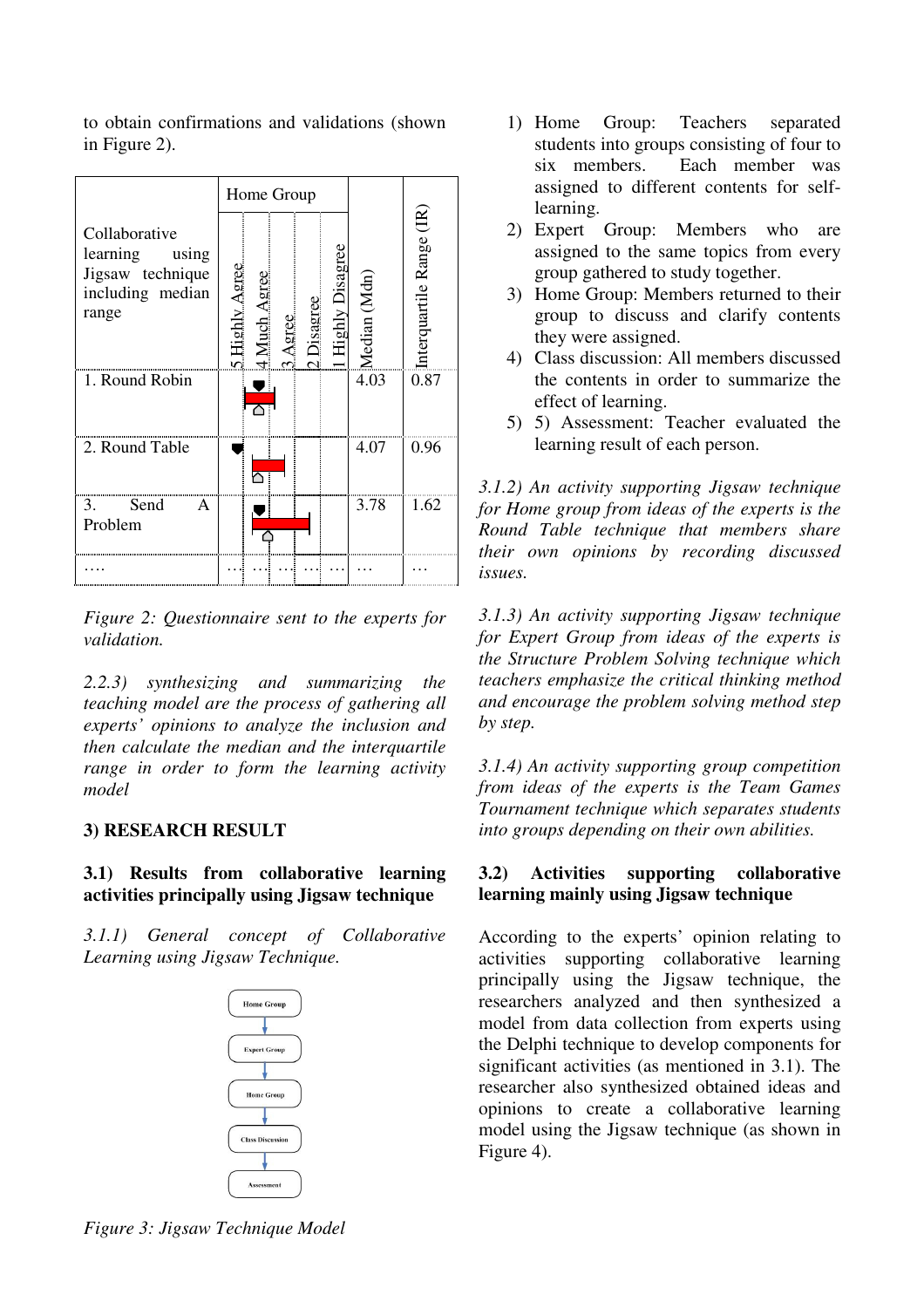

*Figure 4: A model supporting collaborative learning by using Jigsaw* 

### *3.2.1) Activity in Expert Group*

This procedure concerns with the process of Structured Problem Solving. Members from all groups, who are assigned to the same study topic, work in collaboration for understanding documents and exploring additional information related to their own area. After that, each member cooperatively summarizes the assigned topic to ensure that every member shares the knowledge and understanding in the contents. Then, each member returns to their own home group in order to explain and discuss the summarized contents with other members in their home group.

#### *3.2.2) Activity in Home Group*

This activity continues from the activity in 3.2.1. After all members return to their home group, they describe and clarify the knowledge they obtained to other members of the group by using the round table technique.

## *3.2.3) Activity in Team Games Tournament*

This activity also continues from the activity in 3.2.2. After group discussion, evaluation of

each member is arranged by applying the team game tournament technique which categorizes students into groups depending on their learning ability such as excellent, average and below average in order to take a test. The test scores from all members in each group will be accumulated to be the group score afterward.

According to the synthesizing experts' opinions acquired from the questionnaire, the model shown in Figure 4 was created.

### **4) SUMMARY**

This research aims at investigating activities supporting collaborative learning using the Jigsaw technique via an online computer system in conjunction with the Delphi technique. The result revealed that an activity supporting Jigsaw technique for the home group is the round table technique. Moreover, the structure problem solving technique seemed appropriate for the expert group whereas the teams games tournament is more suitable for the group competition activity.

An interesting study in the future will be an investigation of activity conformable with contents in order to develop a learning activity model then evaluate with the actual teaching through e-Learning system. The study may apply in order to compare a learning efficiency between a typical teaching class and a modeldeveloped class. Then the satisfaction of both students and teachers will be subsequently assessed.

## **5) REFERENCES**

- Areerat, W. (2006). The Development of a Model of Collaborative Intelligent Computer Assisted Instruction Using Computer Network. *A Dissertation for the Degree of Doctor of Philosophyin Educational Computer King Mongkut's University of Technology North Bangkok.*
- Fu-Chen, Kao., Tien-Hsn F., & Chai-Liang K. (2006). The Design of Internet Collaborative Learning System Structure with the Integration of 3D Virtual Instrument. *Journal, IEEE Computer Society.*

#### **JIGSAW TECHNIOUE**